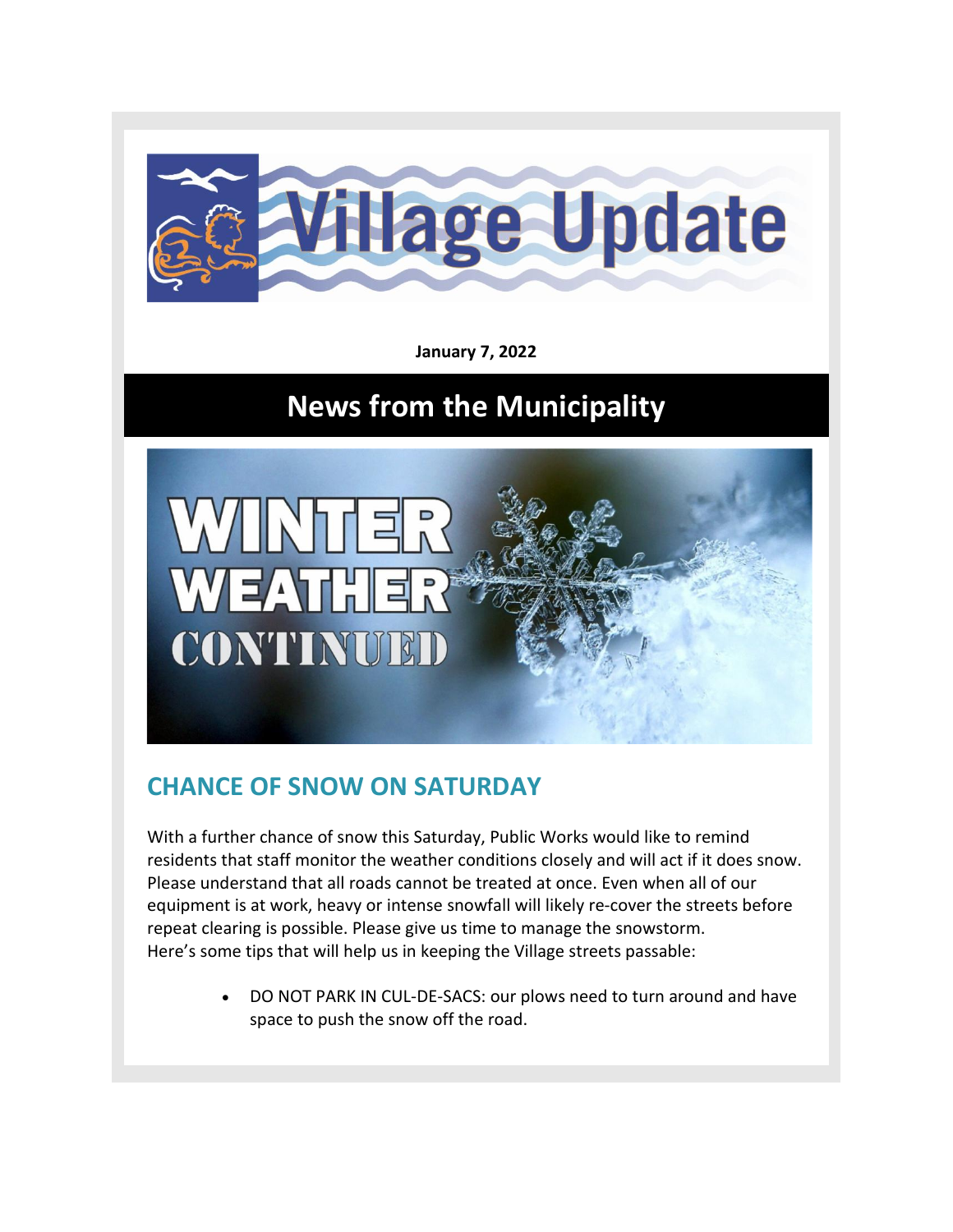- DO NOT PARK ON THE STREET: our vehicles require room to maneuver and clear the snow. The effectiveness of our plows diminishes when we're driving slowly to avoid cars jutting out into the roadway.
- Visibility from the driver's seat on a snowplows is limited DO NOT ALLOW CHILDREN TO PLAY IN THE STREET, or in the snow windrows (banks) on the side of the street and particularly between vehicles. Remain as far away from the plow as possible.
- YIELD TO THE SNOWPLOW: if you're in front, pull out of its way and let it pass.

For assistance during regular business hours please call the Village Office at 604-921- 9333 or Public Works Yard at 604-921-9833. For after-hours emergencies, call the Public Works On-Call phone at 604-290-1498.

**Please read the following flyer for more information on snow clearing and salting operations.**

[Click Here](https://www.lionsbay.ca/sites/2/files/220104_attachment_-_snow_removal.pdf)



## **CLICK HERE FOR THE 2022 COLLECTION SCHEDULE**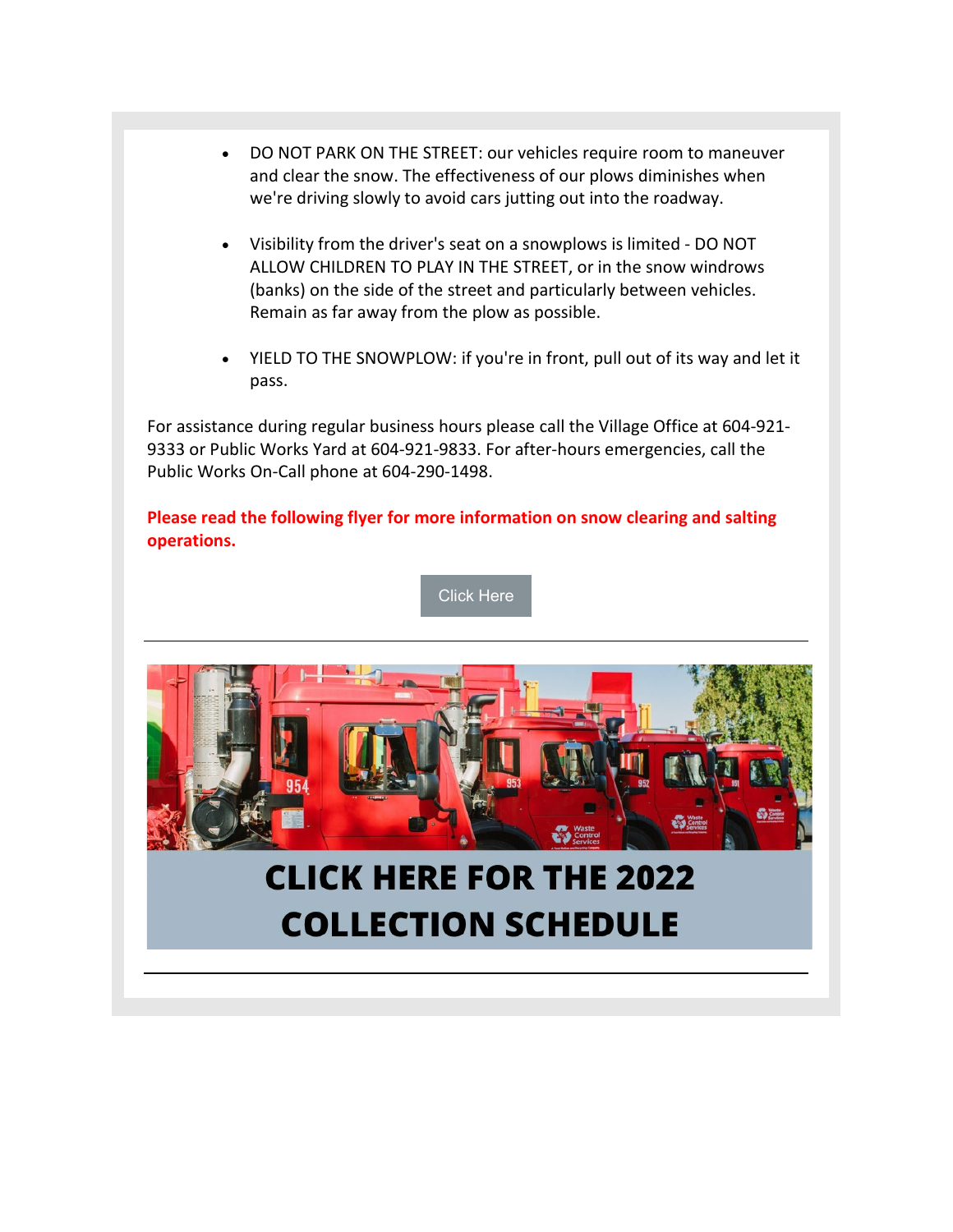

A recent article in the [Squamish Chief](https://www.squamishchief.com/local-news/sea-to-sky-residents-sought-to-fill-out-natural-hazards-survey-4835299) highlighted an opportunity for Sea to Sky residents to participate in work being conducted by the Centre for Natural Hazard Research (CNHR) at Simon Fraser University (SFU).

A Sea to Sky Corridor two-part questionnaire from SFU aims to develop an effective natural hazard communication system for the corridor.

It asks how aware you are of local hazards, what you have done to prepare to evacuate, whether you understand the differences between evacuation alerts and orders, and how you seek information when natural disasters occur.

Residents over 18 years old in the following communities are encouraged to fill out the survey: Lions Bay, Squamish-Lillooet Regional District, Squamish, Whistler, Pemberton, Lillooet, Squamish Nation, and Lil'wat Nation.

Results from the surveys will help researchers better understand: locals' preparedness for and perception of natural hazards; factors that influence community



response, such as trust, finances and perception of responsibility; and the effectiveness of different modes for information.

Figuring out why people do or don't take action, their level of understanding, and how they are most impacted by emergency news — do they turn to the radio, newspaper or social media, for example — can help leaders reach more people when emergency strikes.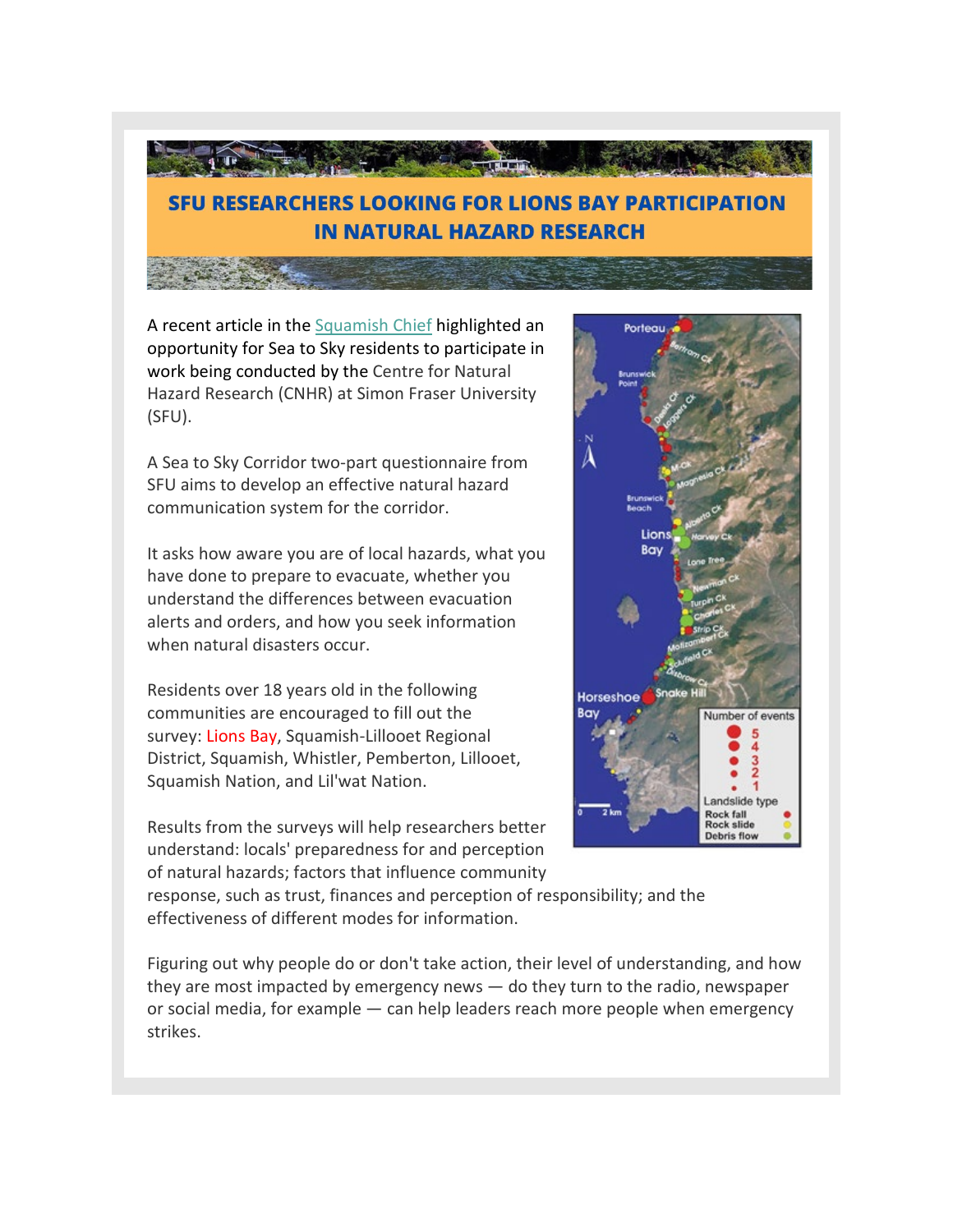Participants have a chance to win one of six cash prizes of \$500, gift cards, and emergency preparedness supplies.

After the data from the surveys has been analyzed, the plan is to have local workshops with scientists regarding natural hazards.

**[Click here to take the first survey.](https://www.surveymonkey.ca/r/naturehaz?utm_source=squamish%20chief&utm_campaign=squamish%20chief%3A%20outbound&utm_medium=referral)**



**[View the Council/Committee Calendar, Agendas, Videos and Minutes here!](https://www.lionsbay.ca/government/council-committee-meetings/agendas-minutes)**

## **What's Happening in Lions Bay**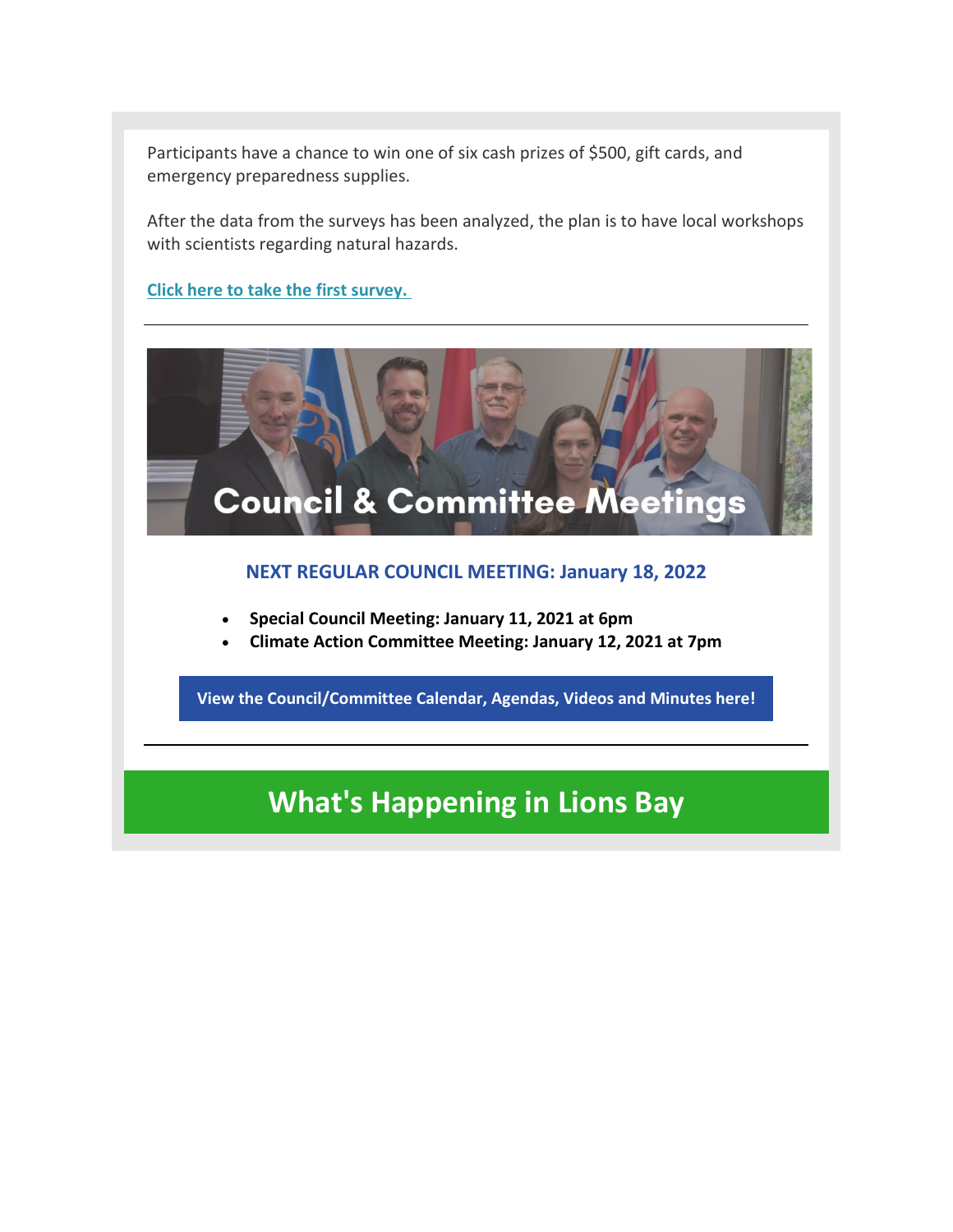